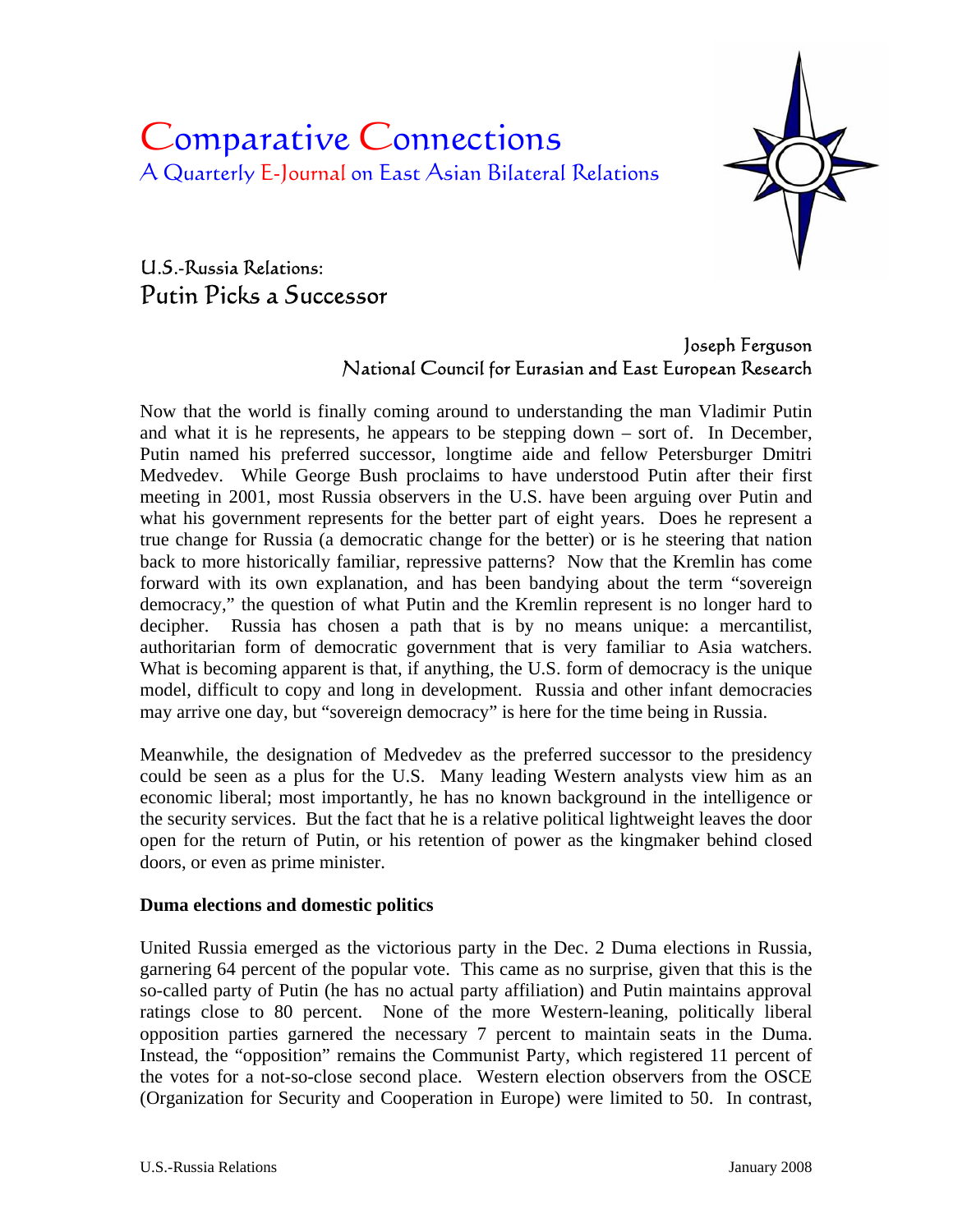during the 2003 Duma election, 450 OSCE observers were allowed to monitor voting. Although U.S. and European officials bemoaned this fact, Russia's response was an indignant refusal to allow "outsiders" to interfere in Russia's internal politics.

A week after the elections, the heads of four different parties, including United Russia, forwarded to Putin their recommendation for a presidential candidate in the March 2008 elections. Their pick: Dmitri Medvedev, first deputy prime minister and Putin's political protégé from St. Petersburg. Like Putin, Medvedev worked for then-St. Petersburg Mayor Anatoly Sobchak in the early 1990s. Sobchak was a political liberal and a strong supporter of Boris Yeltsin in the early days of Russian democracy. Upon being informed that Medvedev was the preferred candidate of the pro-Kremlin parties in the upcoming elections, Putin responded, "I completely and fully support this proposal." And thus was born the candidacy of Dmitri Medvedev.

Russia watchers in the West are now scrambling to uncover the motivations and tendencies of the young Medvedev. Without going into a long, detailed description of his childhood, education, and career path, suffice it to say that Medvedev is not a member of the *siloviki*, the group of Petersburg Chekists who – like Putin – spent their early professional years cutting their teeth with the KGB, army, or the internal security services of the Soviet Union. Medvedev's name has been bandied about for more than a year as a potential successor to Putin, along with a more familiar name, former Defense Minister and current Deputy First Prime Minister Sergei Ivanov. Ivanov is a bona-fide member of the *siloviki*, and was a higher ranking member of the KGB when Putin served there. In recent weeks there has emerged a series of stories detailing a power struggle within the upper echelons of the *siloviki*. Recognizing the potential for an ugly political struggle, Putin may have chosen Medvedev because of his lack of a political power base independent of Putin himself. In Russia today a connection to Putin is the most powerful and secure power base. Based on this we can surmise that we will not have seen the last of Vladimir Putin after the elections next spring. In fact, two days after having been declared the preferred successor, Medvedev proposed that Putin become prime minister, should Medvedev win the March election. Putin has not demurred, and in fact has given every indication that he will accept Medvedev's proposal.

As for the U.S., Medvedev's impending (although by no means assured at this point) succession should be seen in a more favorable light than some of the other heretofore leading candidates, including Ivanov. Again, Medvedev has *relatively* strong quasiliberal economic and political credentials (the word *relatively* is stressed), and he has given every indication that he is disposed to working cooperatively with the U.S. and Western Europe. Additionally, Medvedev has not been on record speaking harshly or poorly of the U.S., unlike Ivanov, Putin, and a number of other leading political figures in Russia. If Putin does continue to serve the Russian government, then at least official Washington knows with whom it is dealing, and we do not have to rehash the old "Who is Putin?" questions over the next four years.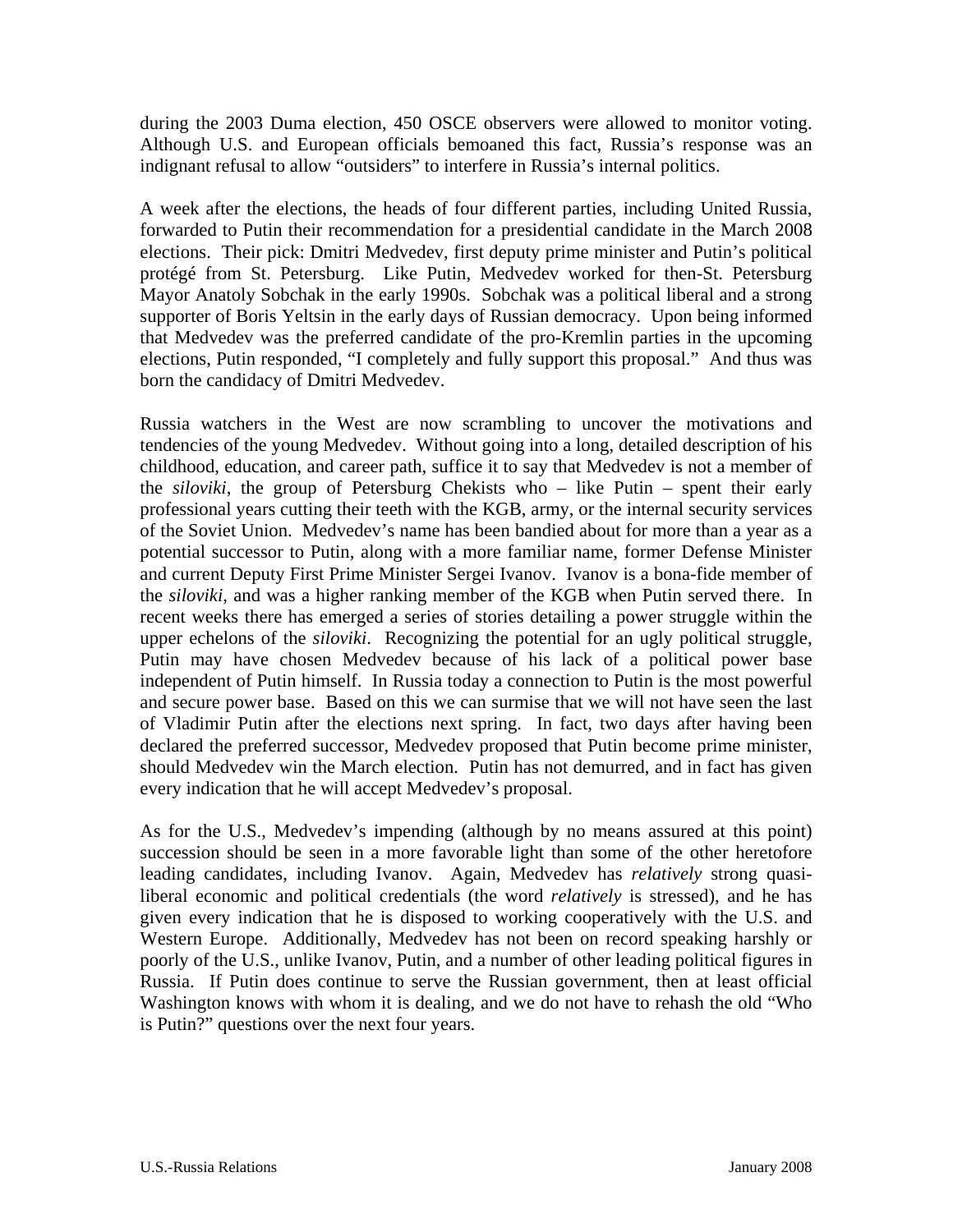#### **Strategic issues**

An inability to sit and rationally discuss viable cooperative efforts in the implementation of a missile defense system has left leaders in Moscow and Washington red in the face. In early October, Secretary of State Rice and Secretary of Defense Gates traveled to Moscow to meet their Russian counterparts in a 2+2 meeting focusing on the missile defense system that Washington proposes to establish in Eastern Europe. This issue has vexed the two sides for several years now, and events this fall did little to convince onlookers that the two governments can get on the same page in the near future.

At the June G-8 summit in Heiligendamm, Germany, Putin proposed the U.S. use a Russian radar facility at Gabala in Azerbaijan. Putin was hoping to dissuade the U.S. from establishing two bases in Poland and the Czech Republic. Bush promised to study the "interesting" proposal, and the two discussed the matter further at Kennebunkport in late summer. At the October 2+2 meeting in Moscow, the U.S. side announced its decision to go ahead with the construction of the European facilities while indicating that the completion of the facilities would be tied to the emergence of a legitimate missile threat from Iran. In other words, the U.S. would be prepared to put off completion of the system until it had firm proof of an Iranian ballistic missile program, thus giving the Russians impetus to help head off any incipient Iranian missile program. Secretary Gates again extended this offer two weeks later in a talk given in Prague. U.S. Assistant Secretary of State for Europe Daniel Fried also insisted that the U.S. would scale-down missile defense plans in Europe were Iran to halt its nuclear enrichment and ballistic missile programs.

The Russian side was quick to respond two days later: "We are not satisfied with any of their proposals," Russian Defense Minister Anatoly Serdyukov said at a NATO meeting in the Netherlands. Putin was a little more blunt  $-$  as is his wont  $-$  comparing the plans for a U.S. missile defense system in Eastern Europe to Soviet intentions to install ballistic missiles in Cuba in the early 1960s.

Talks centering on the Conventional Forces in Europe Treaty (CFE Treaty) were hardly more successful. In December, as expected, Putin signed a law suspending Russia's participation in the CFE. The moratorium was announced in July, and six months passed, as the treaty stipulates, before the suspension went into effect. In fact, the U.S. and the individual members of NATO have not ratified the amended treaty (signed originally in 1990 and amended in 1999), saying that Russia has failed to follow through with specific clauses, primarily concerning the stationing of Russian troops in Moldova and Georgia. The Russian government, however, argues that further changes to the treaty should be made based on recent NATO membership additions, such as the Baltic republics. There have been indications that the U.S. Congress may be willing to finally ratify the CFE, but Russia would have to step up and honor the 1999 Istanbul amendments.

Two more regional issues of strategic significance in U.S.-Russian relations that linger are the unresolved status of Kosovo and the impasse over Iran's nuclear program. Both issues are tied up in UN politics, but Moscow and Washington lead the two competing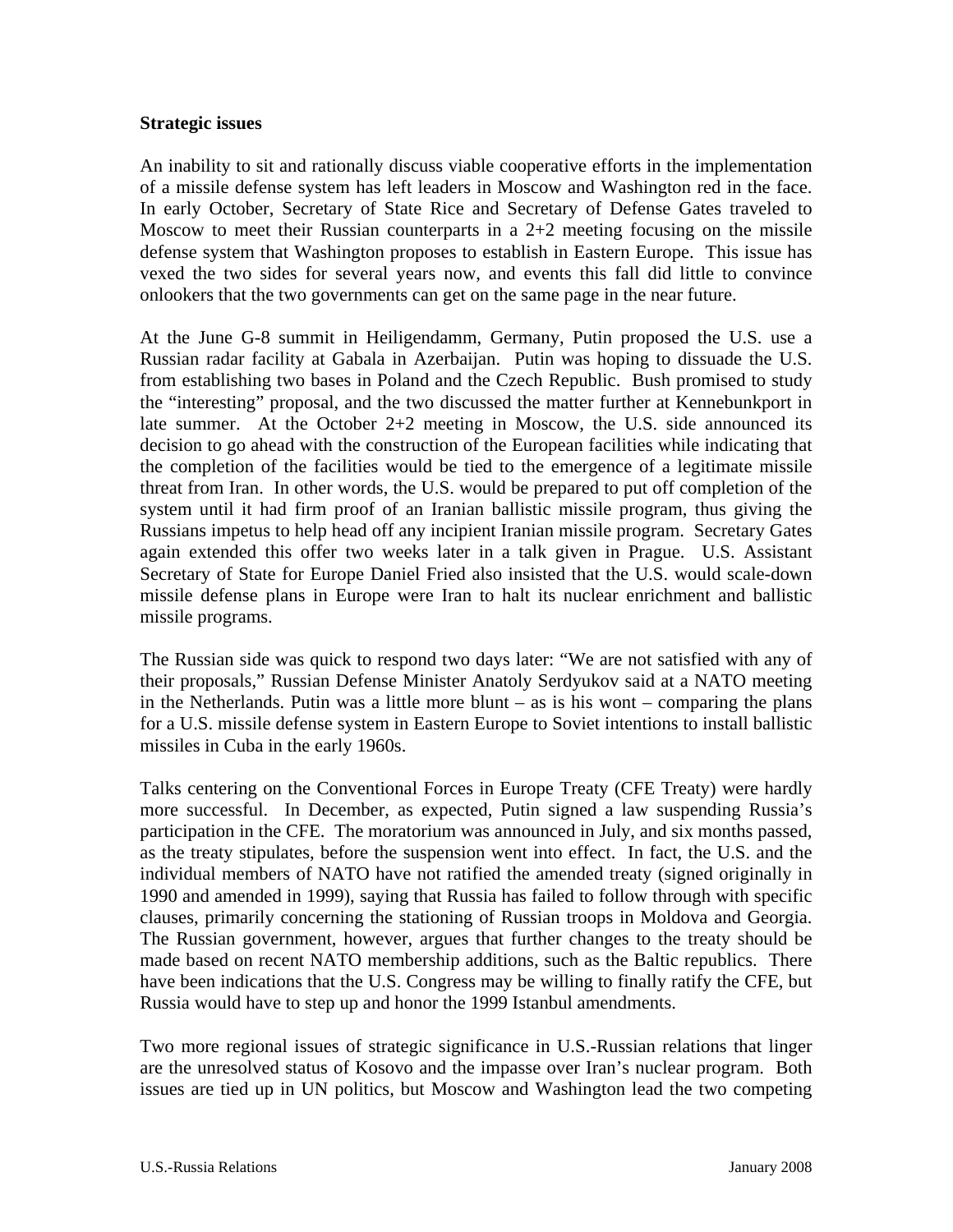camps in that organization. NATO forces have administered Kosovo since the military campaign there in 1999. Now, both Kosovo and NATO feel that the time is right for independence. Russia opposes this out of deference to its Serbian allies. Russian leaders are also worried about a precedent being set for Chechen independence. The differences between Moscow and Washington are clear on this issue, although some U.S. officials – perhaps unconvinced of Kosovo's readiness at this juncture – have indicated a willingness to bargain with Moscow over this issue. A recent poll taken in Russia indicated that Kosovo is felt to be the most important international issue among Russians. This demonstrates the sensitive nature of Balkan politics for most Russians. The failure to come to an agreement on Kosovo could jeopardize U.S.-Russian cooperation over Iran. Iran continues to play Russia and the West off one another. Russia recently delivered long-promised nuclear fuel for the Bushehr reactor in southern Iran, something Putin promised when he visited Iran in October. Putin was the first Russian or Soviet leader to visit Iran since Joseph Stalin in 1943.

The defense establishments and the militaries of the two nations did engage in amicable exchanges over the past quarter, including a war-gaming session between defense officials in Moscow in late October. But the top Russian general, chief of the Gen. Staff Yuri Baluyevskiy, continued to publicly criticize Washington's decision to construct a missile defense system, and did so during his visit to Washington in December.

#### **Economics and energy**

For those with a stake in the Russian economy, Putin's apparent decision to remain involved in the Russian political scene was no doubt viewed as a good sign. In the last quarter it was reported that U.S. investments in Russia had reached \$67 billion in August. Russia's foreign currency reserves total over \$400 billion, which does not include the \$130 billion stabilization fund derived from energy exports. At current rates the Russian government is adding close to \$170 billion annually to its coffers. Although U.S. energy firms have received the most attention in Russia, hundreds of U.S. companies are thriving with their businesses in Russia, including Ford Motors, GM, Microsoft, Boeing, and other blue chip and smaller firms. Putin's determination to see through a smooth transition with Medvedev – or whoever may win the election – would seem to bode well for stability in the Russian economy. For this reason, many U.S. investors are happy about the current situation, no matter how the State Department or Freedom House may feel about the progress of democracy in Russia.

The news has not been all good, however, for U.S. firms. Early in 2007, the Anglo-Dutch oil giant Shell and its two Japanese partners (Mitsubishi and Mitsui) were forced to sell their controlling stake in the Sakhalin-1 project to the state-owned firm Gazprom. Exxon-Mobil has a 30 percent stake in the Sakhalin-2 oil and gas project (with partners from Japan, India, and Russia), and thus far has been commended by analysts and observers on how it has not only run the project itself, but on how it has kept the Russian government and the various ministries off its back. But recent indications are that Gazprom wants a stake in the project (Exxon-Mobil's Russian partner is the oil firm Rosneft, which has a 20 percent stake in the project). The first disagreements between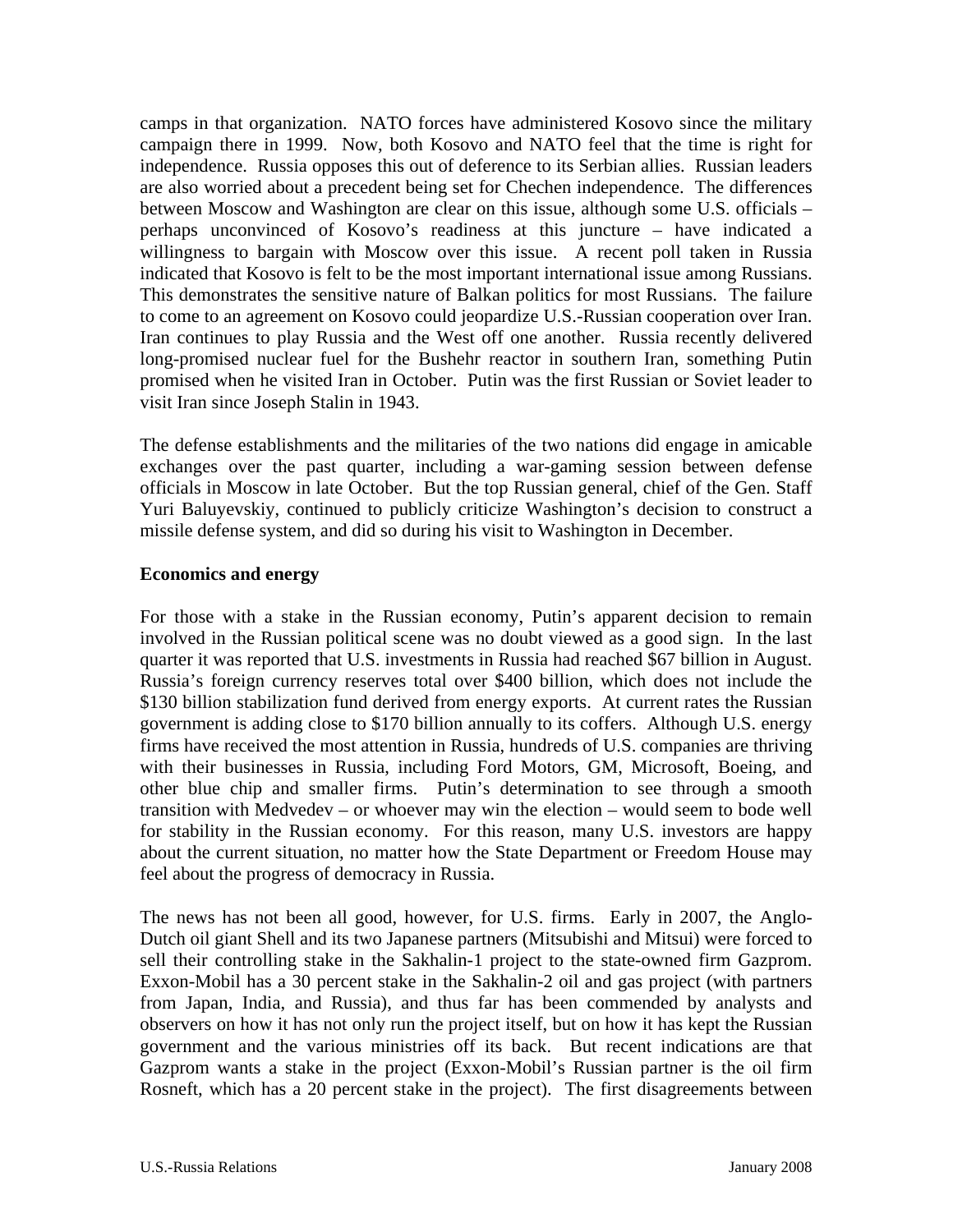Gazprom and the Sakhalin-2 consortium surfaced earlier this year concerning gas exports to China. Exxon-Mobil wants to build a pipeline to export natural gas to northern China while Gazprom wants all the natural gas produced on Sakhalin to be used for domestic consumption. Exxon-Mobil and the other consortium members would prefer to sell the gas to China at market prices. But Gazprom has its own plans for gas exports to China from fields in Eastern Siberia. Additionally, the price of natural gas in Russia is due to rise 25 percent early in 2008 and will reach international market prices by 2011. Gazprom's top management launched a broadside against Sakhalin-1 partners in December. Deputy Chairman Alexander Ananenkov was quoted as saying, "We have received an extremely negative experience of foreign participation in exploration projects in Russia's East," and that foreign management of the projects is an "infringement of Russia's national interests." Not to be overlooked: Dmitri Medvedev is chairman of the board for Gazprom. Should Exxon-Mobil get into a fight with Gazprom over Sakhalin-1, it wouldn't be a fair fight.

Russia's intentions to dominate the national energy sector have not impeded cooperation with the U.S. in nuclear energy. In December the U.S. House of Representatives passed a bill authorizing \$178 million for nuclear safety programs in Russia. A part of the Cooperative Threat Reduction (CTR) Program, the allocation would help fund storage, transportation, and the destruction of nuclear weapons material across Russia.

#### **Asian Issues**

North Korea remains the primary focus of U.S.-Russian cooperation in East Asia. Signs coming from the Korean Peninsula in the wake of the electoral victory for South Korean President-elect Lee Myung-Bak have been positive. When the Six-Party Talks resume, Moscow has indicated that it will continue to cooperate with Washington and Seoul in seeing North Korea follow through on any commitments. There are indications that the Kremlin is becoming tired of Pyongyang's machinations and wishes to see this issue resolved so Russia can see economic benefits from an economically viable North Korea.

Japan and Russia continued their never-ending fruitless dialogue this past quarter. Japan remains committed to several energy projects in Russia and has seen its investment in Russia expand exponentially, especially in Moscow and St. Petersburg. Russian Foreign Minister Lavrov visited Tokyo in October to discus Japanese-Russian investment projects and the Six-Party Talks. There has long been speculation in Japan that Putin would remain on in some capacity as a "Russian Deng Xiaoping." Some people in Japan are convinced that only Putin will be in a position to resolve the long-standing territorial dispute. This speculation is sorely lacking in its understanding of domestic politics in Japan and Russia.

In November Indian Prime Minister Manhoman Singh visited Moscow in an effort to jumpstart relations, which have stagnated over the past decade. The two governments signed agreements on space cooperation, investment, anti-narcotics trafficking efforts, transnational crime cooperation, and a deal on the possible joint development and production of multi-role transport aircraft. The Indian government has become an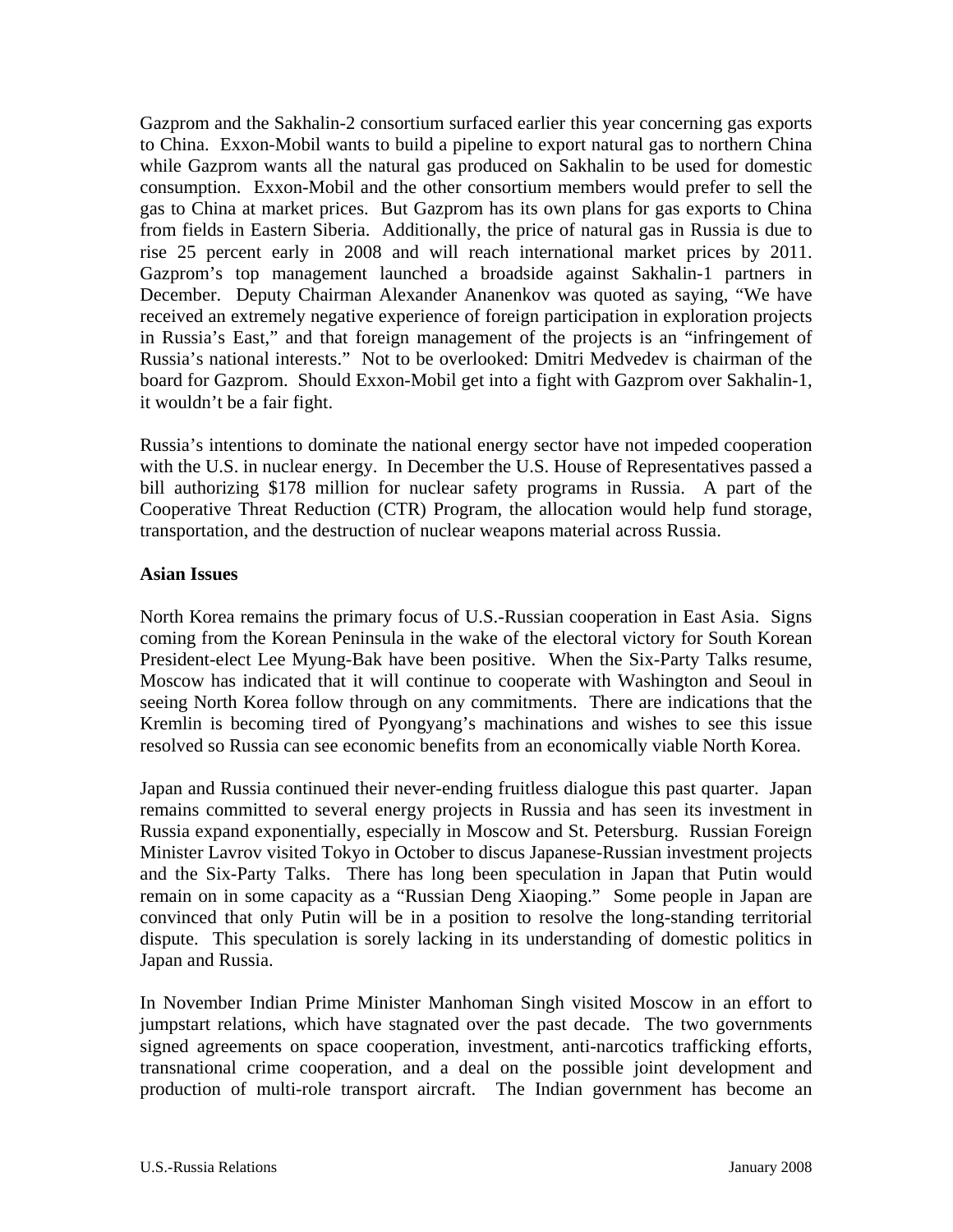observer in the Shanghai Cooperation Organization, and like the Kremlin is somewhat wary of Chinese inroads in Central Asia.

#### **Pending Issues**

The most important issue in the next quarter will be the Russian presidential election. For now, all signs point to a successful Medvedev candidacy, but anything could happen. A Medvedev presidency, as indicated, would be no worse for U.S.-Russian relations than has been the Putin presidency, but if the *siloviki* somehow manage to gain a stronger voice in the next administration things could get worse.

Meanwhile, U.S.-Russian relations remain barely cordial, but the two governments do recognize the mutual strategic interests that tie them together. But with presidential elections in both countries in 2008 and as the Iranian and missile defense impasses continue to linger, there is no telling how long a further and significant deterioration in relations can be avoided.

# **Chronology of U.S.-Russia Relations October-December 2007**

**Oct. 12, 2007:** U.S. and Russian defense officials hold talks in Berlin on the status of the Conventional Forces in Europe (CFE) Treaty.

**Oct. 12, 2007:** U.S. Secretary of State Condoleezza Rice and Defense Secretary Robert Gates meet their Russian counterparts in Moscow to discuss various issues, including U.S. plans for a missile defense system in Eastern Europe.

**Oct. 14, 2007:** Russian state television airs a glowing documentary on the life and work of Franklin Delano Roosevelt.

**Oct. 15, 2007:** Vladimir Putin arrives in Tehran for a summit of Caspian nations. He meets Iranian President Mahmoud Ahmadinejad.

**Oct. 19, 2007:** Russia repays the remaining \$343.25 million of its agriculture debt to the U.S. ahead of schedule. Much of this debt accumulated during the last days of communism and in the early 1990s.

**Oct. 22, 2007:** George Bush telephones Putin and urges Russia to help persuade the Iranian government to give up its uranium enrichment efforts.

**Oct. 23, 2007:** At two different talks on the same day, President Bush (Washington) and Defense Secretary Gates (Prague) give two differing interpretations of the strategy behind the missile defense system in Eastern Europe.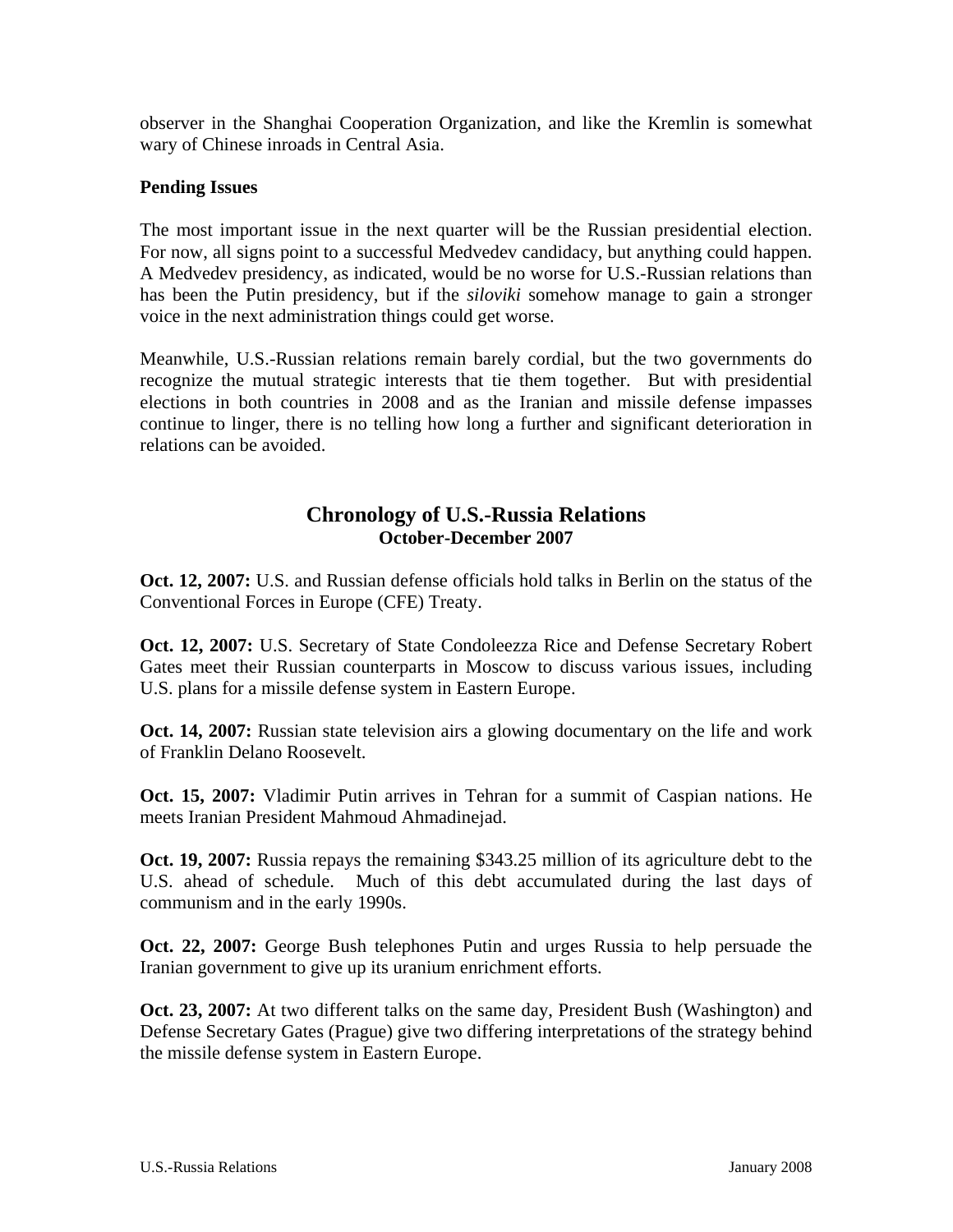**Oct. 23, 2007:** In a visit to Tokyo, Russian Foreign Minister Sergei Lavrov discuses the Korean nuclear issue and the Northern Territories dispute with Japanese government officials. He also takes time to criticize U.S. plans for a missile defense system.

**Oct. 26, 2007:** At an EU-Russia summit in Portugal, Putin compares the U.S.-led efforts to establish an anti-missile defense system in Eastern Europe to Soviet efforts to deploy nuclear missiles in Cuba in the early 1960s.

**Oct. 30, 2007:** High-ranking U.S. and Russian defense officials begin a two-day war gaming session in Moscow. The focus is on peacekeeping operations.

**Oct. 30, 2007:** The Central Electoral Commission (CEC) of Russia announces that only 50 election observers from the OSCE (Organization for Security and Cooperation in Europe) will be allowed to witness elections to the Russian Duma in December. In 2003 450 observers from the OSCE witnessed the Duma elections.

**Nov. 7, 2007:** The Russian Duma unanimously votes to suspend the CFE Treaty. The moratorium will take effect Dec. 12.

**Nov. 11-12, 2007:** Indian Prime Minister Manhoman Singh visits Moscow and meets President Putin. The two governments sign agreements on space cooperation, financial investment, drug trafficking and transnational crime, and a deal on the joint development and production of multi-role transport aircraft.

**Nov. 19, 2007:** The U.S. and Russian governments reach a deal on the safe disposal of 34 tons of plutonium.

**Nov. 21, 2007:** At an election rally in Moscow, Putin criticizes "outsiders" who interfere in Russia's domestic politics. This is a thinly veiled call out of the U.S. and Western Europe.

**Nov. 24-25, 2007:** The Russian government arrests and jails opposition leaders who have organized protests in Moscow and St. Petersburg a week in advance of Duma elections.

**Nov. 27, 2007:** FM Lavrov visits Washington, DC and meets top U.S. officials. While there he criticizes U.S. plans for a missile defense system in Eastern Europe.

**Dec. 2, 2007:** Duma elections in Russia result in an overwhelming victory (64 percent) for United Russia, the party supportive of Putin.

**Dec. 3, 2007:** Gen. Yuri Baluyevskiy, chief of the Russian Armed Forces General Staff arrives in Washington to meet his counterpart Adm. Michael Mullen, chairman of the U.S. Joint Chiefs of Staff.

**Dec. 12, 2007:** Russian moratorium on the CFE Treaty officially takes effect.